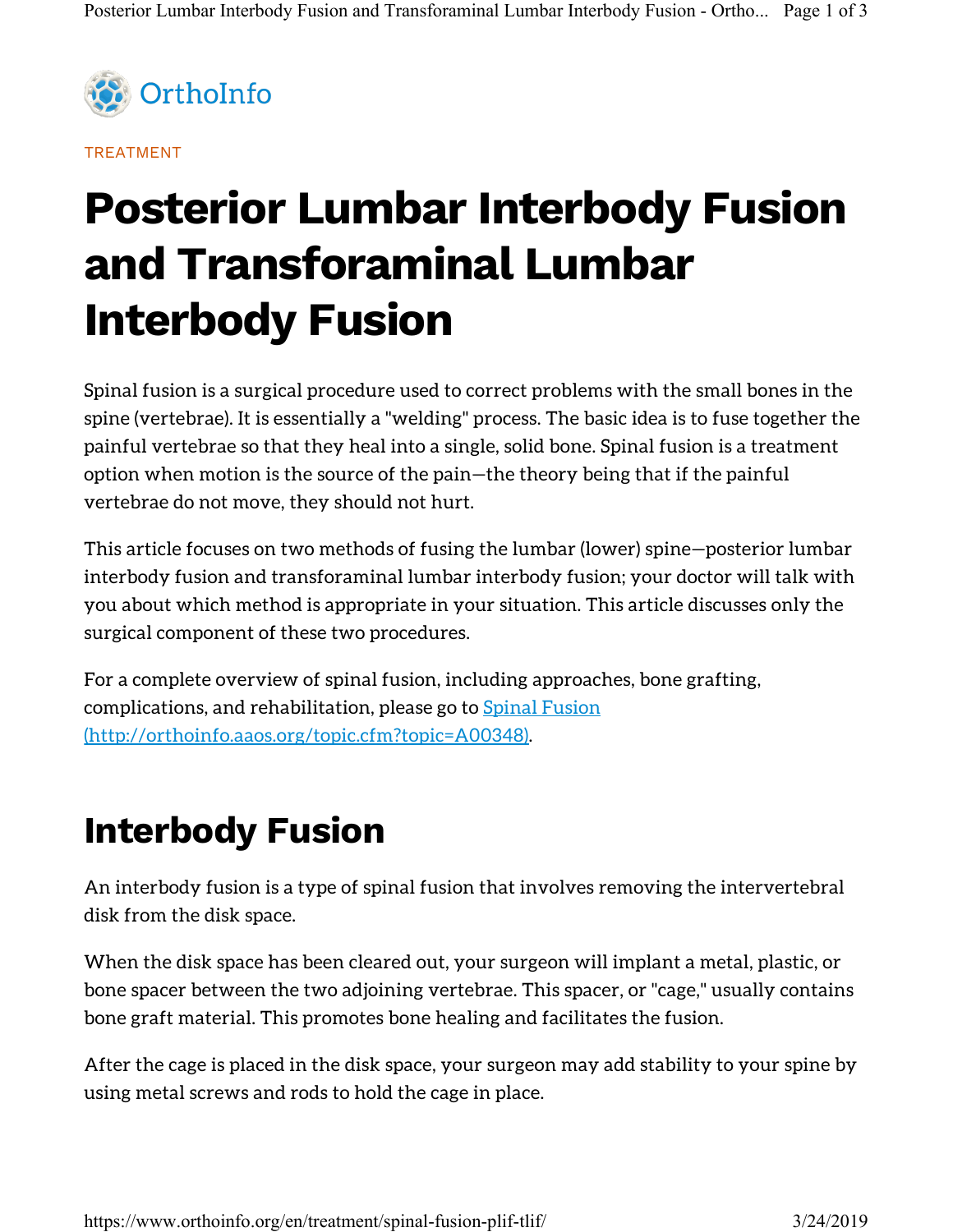An interbody fusion can be performed using a variety of different approaches. Two common types are posterior lumbar interbody fusion and transforaminal lumbar interbody fusion.

### Posterior Lumbar Interbody Fusion

In posterior lumbar interbody fusion (PLIF), your surgeon inserts the spacer or "cage" from the back of the spine. With this approach, your surgeon gains access to your spine by removing the bone (lamina) and then retracting the nerve roots to one side. Then the back of the intervertebral disk can be removed and a spacer inserted.



 In an interbody fusion, the intervertebral disk is removed.



Illustration shows a PLIF procedure. The weakened intervertebral disk is removed. It is then replaced with a spacer or "cage."

### Transforaminal Lumbar Interbody Fusion

This technique is a variation of PLIF. In transforaminal lumbar interbody fusion (TLIF), your surgeon approaches the disk space slightly more from the side. The advantage of this approach is that it requires less movement of the nerve roots; thus, theoretically, it decreases the chance of nerve injury.

In these front and side views of a TLIF procedure, note the screws in the back of the vertebrae. The cage can only be seen by the white metal markers. Bone graft is in the disk space inside and around the cage.